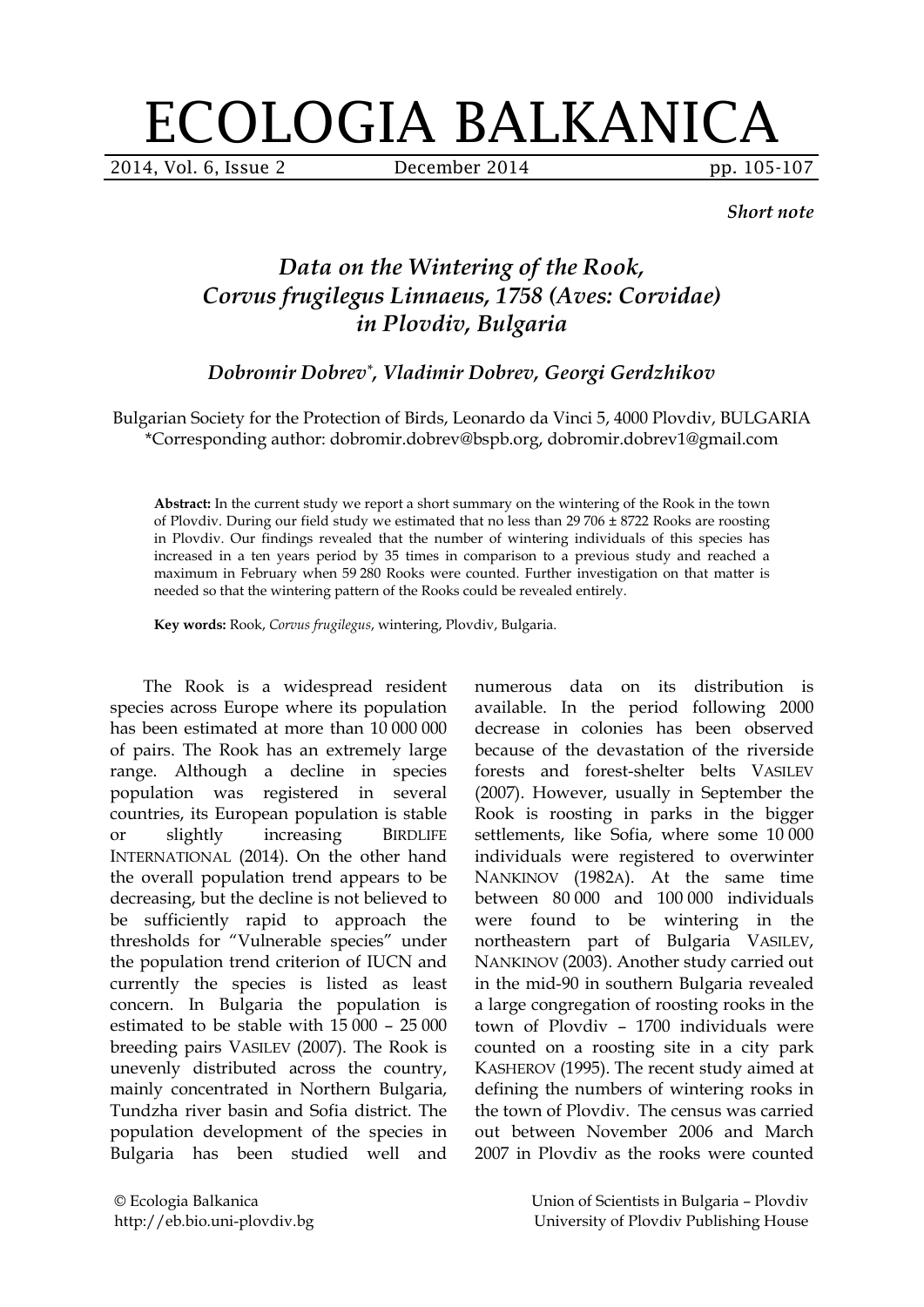from minimum of two stationary viewpoints BIBBY ET AL. (1999). Observations were conducted between 16:00 and 19:00 at CET once per month in the duration of the study period from naturally elevated features of the landscape (town hills), so that there was always a clear visibility to the surroundings of the town. Binoculars Nikon 10x50 and Swarovski scope 60x were used for the count and identification of the birds. Species composition, numbers and meteorological conditions were registered as well.

In the studied period six counts were conducted altogether. Except for January 2007 when two counts were done, rooks were counted once per month. The maximum number of rooks was established in February when 59 280 individuals were counted, while the minimum number was established in March – only 5481 individuals. Our results revealed that the number of wintering rooks in Plovdiv has increased immensely in comparison to the previous study KASHEROV (1995). Wintering rooks in Plovdiv equal to 1 to 6 % of the wintering population of the species in Bulgaria KOSTADINOVA, GRAMATIKOV (2007). The mean number of birds during the study period was  $29706 \pm 8722$ . Baring in mind the total number of the birds, this is the largest known roosting congregation of rooks wintering in a settlement in Bulgaria. More, although the species is listed as resident to Bulgaria and most of Europe BIRDLIFE INTERNATIONAL (2014) individuals from neighboring countries could be wintering in the inner part of Bulgaria as well NANKINOV, DOBRININA (2002). Another contradiction considering the numbers is the large increase of the wintering rooks in only 10 years period (35 times), while an overall decrease of the population in Bulgaria after 2000 was registered VASILEV (2007). The higher numbers could be due to the juvenile birds as the species often occurs with much higher numbers after the breeding season PATEFF (1950) and/or to birds coming from Ukraine and Russia NANKINOV, DOBRININA (2002). In the current study the initial number of birds in

the late November was 7542. Afterwards rooks' numbers gradually increased to a maximum of 59 280 individuals in February and then in only 20 days the numbers went to a minimum – 5481 birds in Mid-March. Our findings confirm the results of the previous study of the pattern of presence of the Rooks with peak numbers in February and decrease in March VASILEV, NANKINOV (2003), although the current study consisted of only 6 counts in comparison to the 15 counts from the previous one KASHEROV (1995). This could be explained by the worse weather conditions in the coldest months of the year and the snow coverage in northern latitudes when rooks are pushed to find food resources in the lowlands and at lesser latitudes. Additionally, inner parts of the towns have specific micro climate and could shelter species form the harsh weather conditions KASHEROV (1995). Rooks were flying mainly from two directions onward their roosts - western and eastern as the birds were almost equally distributed between these two directions. Quite often their flocks were mixed with the European jackdaw (Corvus monedula Linnaeus, 1758) which sometimes consisted of up to 50% of the flock. As the previous study has reported when the weather conditions were mild the birds were flying higher and arriving sometimes when completely dark at the roosting sites and the opposite scenario happened when the weather conditions were worse. Rooks were mainly roosting at Lauta Park and the surrounding space. Our observations seem to confirm that there is dependence between the duration of the day and the time of arrival of the rooks at the roosting site – in longer days the rooks were arriving later in time than in the short winter days when the light intensity was decreased SWINGLAND (1976); KASHEROV (1995). Although the breeding biology and distribution of the Rook in Bulgaria is well studied a little is known considering species wintering pattern. Wintering congregation of the Rook are known from other sites in Bulgaria VASILEV, NANKINOV (2003); (authors unpublished data), but until recently there is no detailed data about the